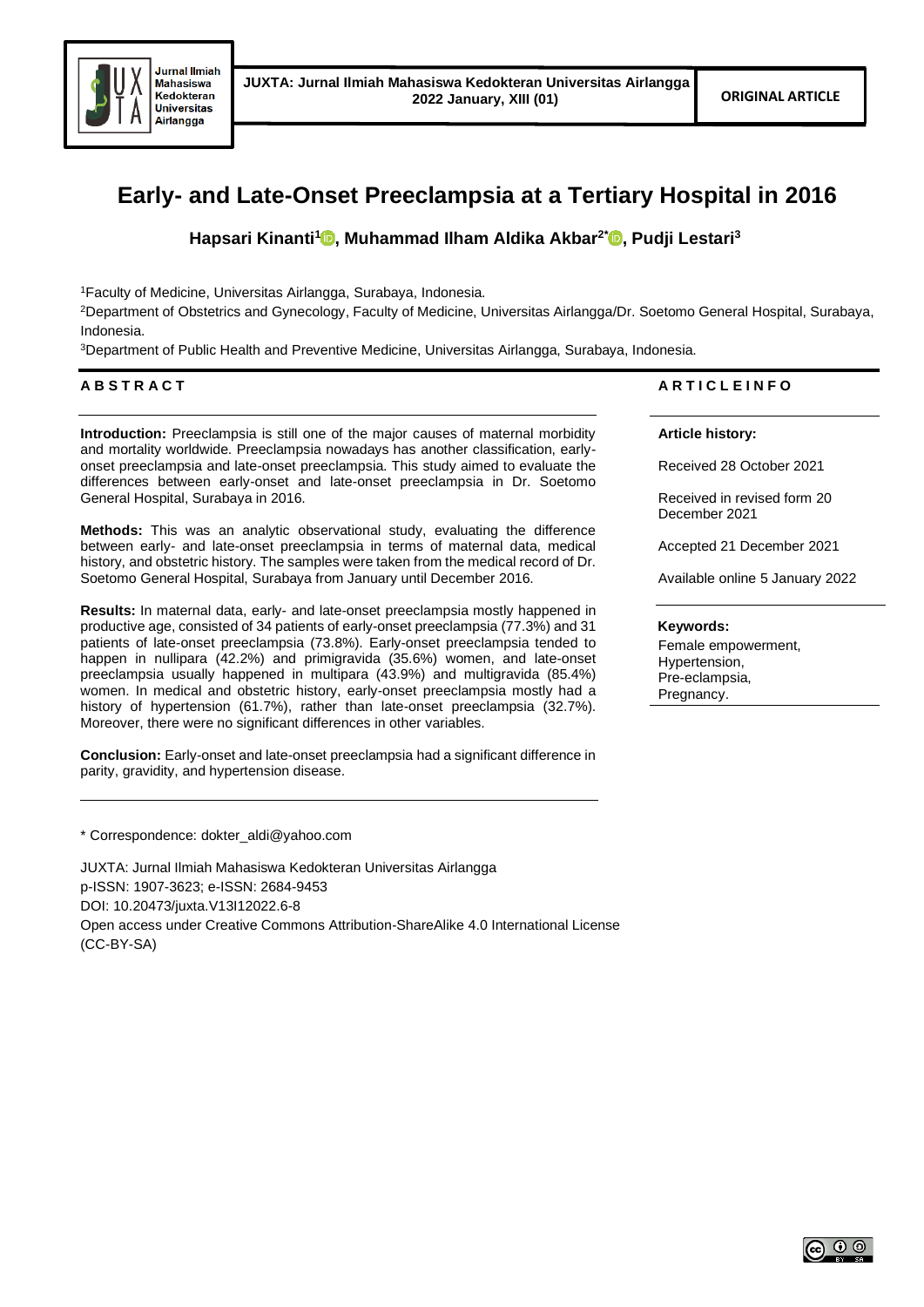#### **Introduction**

The death of a mother is an indicator of fatal failure for a health system. The maternal mortality ratio (MMR) in Indonesia is still one of the highest in Southeast Asia. 1 Preeclampsia is one of the causes of maternal mortality and morbidity aside from infection and bleeding. Preeclampsia is a common obstetric complication that can cause multiple organ failure that leads to death. <sup>2</sup> The incidence of preeclampsia occurs in 10-17% of pregnancies. <sup>3</sup> Preeclampsia has been around for more than 100 years, nevertheless, until now the number is still increasing and the exact cause of this disease remains unknown. Preeclampsia is also called the disease of theory. 2,4

The modern classification that is widely accepted of preeclampsia was made to give the clinician a better understanding of the disease. <sup>3</sup> Early-onset and late-onset preeclampsia are classified based on their gestational age when first diagnosed as preeclampsia. If the gestational age was <34 weeks when they were first diagnosed, it is called early-onset preeclampsia. It is called late-onset preeclampsia if the gestational age is ≥34 weeks.<sup>3</sup>

Early-onset and late-onset preeclampsia classification is believed to have a different etiology, clinical manifestation, and outcomes that need different treatment. Early-onset preeclampsia needs more intensive care than late-onset preeclampsia. Some studies also found that higher mortality and morbidity usually happen in early gestational age preeclampsia. Due to these differences, early-onset and late-onset preeclampsia should be considered as different diseases. 2,3,5–7 The timing of disease onset is one of important indicators for disease severity, yet it is still inadequately studied.<sup>3,5</sup>

This study aimed to provide data on characteristics and risk factors that can help the clinician to predict and identify cases that might be developing to early-onset of late-onset preeclampsia. This study included the history of hypertension, parity, and gravidity, thus health care providers can detect early and give better management.

## **Methods**

This was a cross-sectional analytic observational study. The study was approved by the Health Research Ethics Commission of Dr. Soetomo General Hospital, Surabaya with number 710 / Panke.KKE / XI / 2017. This study used total data sampling of all preeclampsia patients at Dr. Soetomo General Hospital, Surabaya in 2016. The data was collected using medical records, which include maternal data, medical history, and obstetric history. Collected data was statistically analyzed using IBM SPSS 22.

#### **Results**

There were 112 patients with preeclampsia, 10 of the patients were excluded because they did not have clear gestational age that could not be classified as early-onset or late-onset preeclampsia. 102 patients were divided into two groups, which consisted of 47 patients (46%) in earlyonset and 55 ptients (53%) in late-onset preeclampsia.

Maternal data are shown in Table 1, 75% of the study population were in the age group of 20 – 35 years old. Nullipara and primigravida were significantly higher in the early-onset preeclampsia group and were statistically different. It was different with late-onset preeclampsia group which mostly happened in patients who already had a history of parity and multigravida.

The medical and obstetrics history of the study population are shown in Table 2. In early-onset preeclampsia, the group had a significantly higher history of hypertension than in late-onset preeclampsia.

Table 1. Maternal data of study population

|                        | <b>Early Onset</b>  | <b>Late-Onset</b> |         |
|------------------------|---------------------|-------------------|---------|
| <b>Characteristics</b> | Preeclampsia        | Preeclampsia      | p-value |
|                        | n(%)                | n(%)              |         |
| <b>Maternal Age</b>    |                     |                   |         |
| $20$                   | 2(4.5)              | 0(0)              | 0.224   |
| $20 - 35$              | 34 (77.3)           | 31 (73.8)         |         |
| >35                    | 8(18.2)             | 11(26.2)          |         |
| <b>Parity</b>          |                     |                   |         |
| Nullipara              | 19 (42.2)           | 8(19.5)           |         |
| Primipara              | 13 (28.9)           | 15 (36.6)         | 0.036   |
| Multipara              | 13 (28.9)           | 18 (43.9)         |         |
| Gravidity              |                     |                   |         |
| Primigravida           | 16 (35.6)           | 6(14.6)           | 0.026   |
| Multigravida           | 29 (64.4)           | 35(85.4)          |         |
| BMI $(Kg/m2)*$         | $29.1(21.8 - 47.7)$ | $29.5(24 - 43.4)$ | 0.646   |
| <b>Education</b>       |                     |                   |         |
| Elementary<br>School   | 1(2.3)              | 1(2.4)            | 0.209   |
| Junior High<br>School  | 1(2.3)              | 3(71)             |         |
| Senior High<br>School  | 39 (88.6)           | 37 (88.1)         |         |
| Higher<br>Education    | 3(6.8)              | 1(2.4)            |         |

*\*Median (Minimum-Maximum)*

#### Table 2. Medical and obstetrics history of study population

| Variable            | <b>Early Onset</b><br>Preeclampsia<br>$n\frac{6}{6}$ | <b>Late-Onset</b><br>Preeclampsia<br>$n\frac{9}{6}$ | р<br>values |
|---------------------|------------------------------------------------------|-----------------------------------------------------|-------------|
| <b>Hypertension</b> |                                                      |                                                     |             |
| Yes                 | 29 (61.7)                                            | 18 (32.7)                                           | 0.003       |
| N٥                  | 18 (38.3)                                            | 37 (67.3)                                           |             |
| <b>Diabetes</b>     |                                                      |                                                     |             |
| <b>Mellitus</b>     |                                                      |                                                     |             |
| Yes                 | 4(8.5)                                               | 2(3.6)                                              | 0.410       |
| Nο                  | 43 (91.5)                                            | 53 (96.4)                                           |             |
| Renal               |                                                      |                                                     |             |
| <b>Disease</b>      |                                                      |                                                     |             |
| Yes                 | 1(2.1)                                               | 1(1.8)                                              | 1.000       |
| No                  | 46 (97.9)                                            | 54 (98.2)                                           |             |